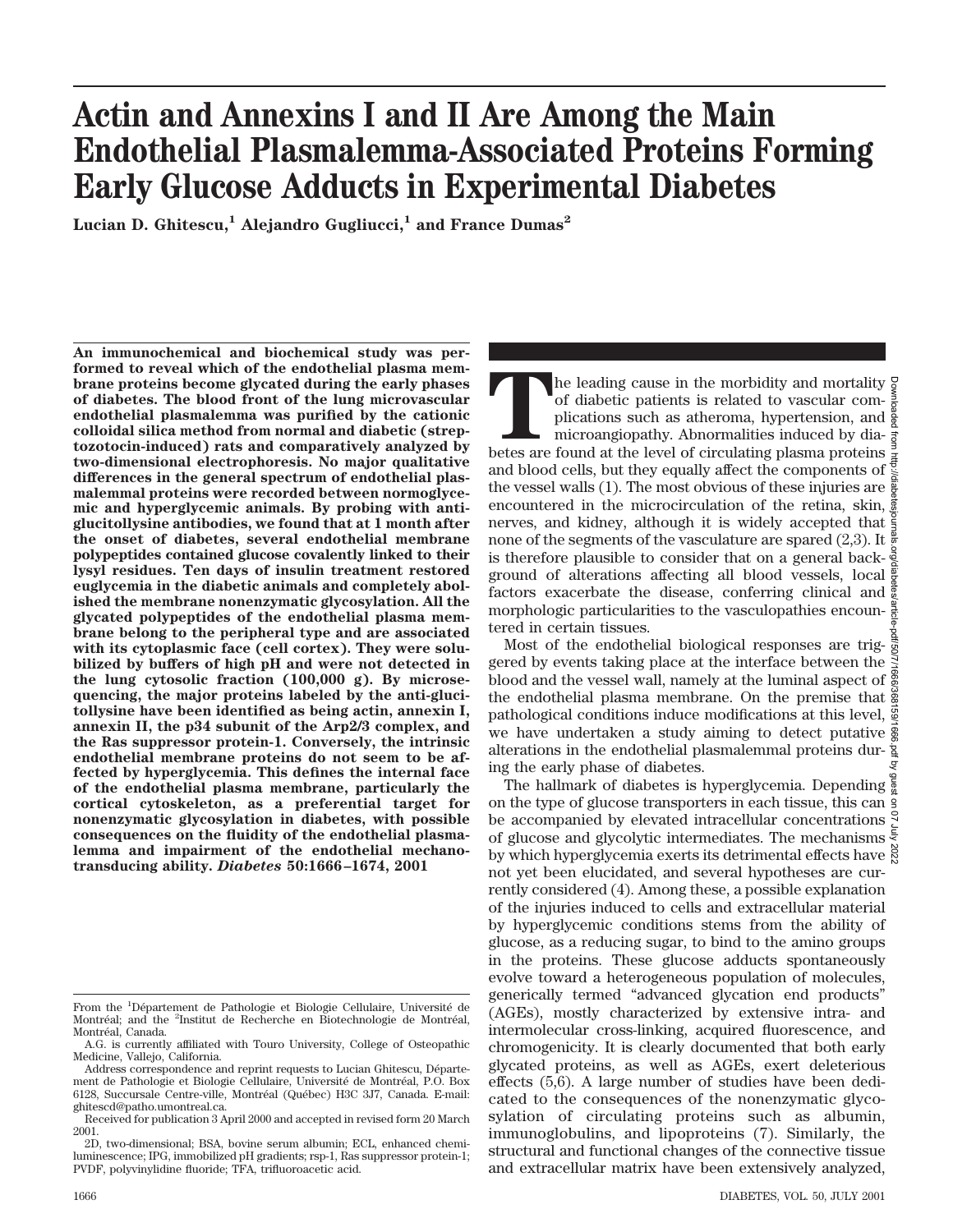particularly in the renal glomerulus and lens crystallins (5,6).

Considerable effort is currently being made to define the alterations induced by diabetes at the level of cell proteins. A reduction in the efficacy but not in the number of the glucose transporters was reported to occur in diabetic rat brain microvessels (8); conversely, in skeletal muscle sarcolemma, it was the number of transporters that decreased by two-thirds (9). In the rat liver plasma membrane, a one-half reduction in serine proteinase activity and in epidermal growth factor receptor number was recorded in experimental diabetes (10,11). This reduction was reversed by insulin treatment. Intra-endothelial glycation of the basic fibroblast growth factor was accompanied by the loss of its mitogenic activity (12). All these results indicate that as a consequence of hyperglycemia and/or hypoinsulinemia, cell proteins (or at least some of them) do change.

Nonenzymatic glycosylation of erythrocyte and platelet membrane proteins in diabetes has been detected by chemical assays (13), but so far only a single attempt has been made to identify these proteins (14) using tritiated borohydride to reduce and label their early glycosylation adducts. The ability of the agarose-immobilized aminophenylboronic acid to bind carbohydrates containing a pair of adjacent *cis-*configurated hydroxyl groups has been tentatively used to assess the existence of glycated polypeptides in the liver and kidney membranes (15) and in the liver cytosol (16) of diabetic animals. However, this method is not free of interference from the naturally occurring glycoconjugates, which are particularly abundant in plasma membrane preparations.

Consequently, we have decided to reveal the endothelial membrane proteins modified by early glycation by an alternative method using a monoclonal antibody that specifically recognizes the glucitollysine residue, irrespective of the carrier protein (17).

### **RESEARCH DESIGN AND METHODS**

**Experimental animal model.** Twenty-seven Sprague Dawley male rats, 125 g body weight (Charles River, St. Constant, QB, Canada), were used throughout the experiment. One-third was kept as a control, and the rest was rendered diabetic by a single intraperitoneally injected 9-mg dose of streptozotocin. All injected rats became diabetic, as revealed by their glycemia, glycosuria, and ketonuria (Miles, Rexdale, ON, Canada). The animals were fed ad libitum with standard laboratory diet. After 1 month, three rats from the diabetic lot were intraperitoneally injected once a day with Humulin U (ultraslow) insulin (Eli Lilly). The amount of injected insulin (between 5 and 15 U/dose) was adjusted for each animal so that its glycemia, taken 2 h after each injection, fell to between 2.8 and 5.2 mmol/l (close to the normal range). This treatment was continued for 10 days. At 40 days after the initial injection of streptozotocin, all animals were killed, and the lungs were harvested according to the procedure described below. Glycemic control and response to the treatment was further monitored by measuring the extent of plasma protein glycation in blood samples drawn just before death (using the GlycoTest II kit from Pierce Chemical). The experiments were approved by the Committee of Deontology for Experimentations on Animals, Université de Montréal.

**Purification and electrophoretic analysis of the endothelial plasma membranes.** The blood front (luminal domain) of the lung microvascular endothelial plasma membrane was isolated by the cationic colloidal silica method as described in detail previously (18). Basically, this method involves the perfusion of the lung blood vessels with positively charged 20- to 40-nm colloidal silica particles, adhering by electrostatic interactions to the anionic sites present in high density on the luminal front of the endothelial cells. The cationic colloidal silica was prepared according to the method of Channey and Jacobson (19). The continuous layer of silica attached to the endothelial surface was hindered from other interactions by a second coat, obtained by infusing anionic sodium polyacrylate through the vasculature. The endothelial

membranes, rendered very heavy by the attached silica, were separated from any other cellular organelles by two centrifugation steps of the lung homogenate through dense layers of Nycodenz (Life Technologies). The purity of the isolated membrane fractions, labeled  $P_2$ , was assessed by electron microscopy. Throughout the purification protocol and subsequent electrophoretic procedures, a cocktail of protease inhibitors (1 mmol/l phenylmethylsulfonyl fluoride, 5 mmol/l benzamidine, and Complete [Boehringer]) was present.

The protein concentration was measured by the bicinchoninic method (Sigma Chemical). The membranes were solubilized in 1% SDS, sonicated, boiled, and microfuged, and the supernatants, free of interfering colloidal silica, were used for the protein assay. As a control for the reproducibility of the results, endothelial plasma membranes, as well as the cytosol, were separately purified for each animal and run as individual distinct samples throughout the subsequent analysis.

The global polypeptide composition of the membranes purified from normal diabetic and insulin-treated diabetic animals was compared by twodimensional (2D) electrophoresis. Immobilized linear pH gradient (IPG) 18-cm pH 3-10L strips (Amersham Pharmacia Biotechnology) were used for the first dimension, followed by SDS-PAGE in 10% acrylamide (20-cm gel) reducing conditions (20). For the isoelectric focusing step, the samples were solubilized in IPG buffers containing 4% CHAPS, 7 mol/l urea, and 2 mol/l thiourea (21) and loaded concomitantly to the rehydration of the IPG strips (22). The proteins were revealed by silver staining (23).

For further fractionation, 100  $\mu$ g of each P<sub>2</sub> membrane preparation was  $\frac{3}{5}$ sequentially incubated for 1 h at  $4^{\circ}$ C with 500  $\mu$ l of 50 mmol/l Na carbonate, sequentially incubated for 1 h at 4°C with 500  $\mu$ l of 50 mmol/l Na carbonate,  $\frac{1}{2}$  pH 11.0, and 500  $\mu$ l of 1.0 mol/l NaCl in 25 mmol/l HEPES, pH 7.2, and  $\frac{1}{2}$ microfuged to recover the supernatants. Each of these steps solubilized a  $\frac{3}{8}$ distinct set of cytoplasmically attached peripheral membrane proteins (la- $\frac{8}{9}$ ) beled  $S_{\text{carb}}$  and  $S_{\text{NaCl}}$ , respectively), leaving as a pellet a membrane fraction  $\frac{36}{5}$  still attached to the silica, named  $P_3$  and highly enriched in integral plasmalestill attached to the silica, named  $P_3$  and highly enriched in integral plasmale-<br>mmal proteins (24). In preparation for electrophoresis, the soluble fractions were precipitated with TCA and washed with ethanol/ether; the silicaattached membranes were concentrated by microcentrifugation. The cytosol was obtained by spinning 1.5 ml of each lung homogenate at 100,000*g* for 1 h in a Beckman SW60 rotor (Beckman).

#### **Immunochemical detection of nonenzymatically glycated proteins.**

First, a comprehensive immunochemical screening of all the animals used  $\frac{5}{9}$ throughout the experiment was performed to detect whether a consistent  $\frac{1}{2}$ pattern of nonenzymatic glycosylation of endothelial membrane proteins could be defined for each experimental condition. For each animal,  $20 \mu g$  lung homogenate, cytosol, and endothelial plasma membrane fractions was resolved by SDS-PAGE in reducing conditions (20) using a Minigel system (Bio-Rad) and electrotransferred to nitrocellulose membranes. The membranes were incubated in 100 mmol/l Na borohydride for 1 h to irreversibly  $\frac{6}{5}$ transform the glucose-derived early glycation products (ketoamines and  $\frac{3}{8}$ ) aldimines) into a stable glucitollysine. Alternatively, the borohydride treatment was performed before preparing the samples for electrophoresis to  $\vec{g}$ avoid a possible breakdown of the labile lysyl-glucose adducts during the electrophoretic run. No differences were recorded between the results obtained with these two variations of the protocol. After quenching with 1%  $\frac{9}{5}$ nonfat dry milk in Tris-buffered saline, the nitrocellulose membranes were  $\Im$ probed with a mouse monoclonal anti-glucitolly sine antibody (clone G8C11;  $\overline{\xi}$ ) supplied by Drs. L. Curtis and J. Witztum, Scripps Research Institute and University of California at San Diego, respectively), followed by a horseradish  $\stackrel{\infty}{\sim}$ peroxidase–conjugated anti-mouse immunoglobulin (Ig) (Amersham, Ontario, Canada), and developed by enhanced chemiluminescence (ECL). Downloaded from http://diabetesjournals.org/diabetes/article-pdf/50/7/1666/368159/1666.pdf by guest on 07 July 2022

The specificity of the antibody, although previously demonstrated (25), was further tested by performing immunoblotting on samples of native serum albumin and glycated bovine serum albumin (BSA)—the latter prepared according to a published protocol (26). The glycated BSA contained an average of 2.5 mol glucose residues per 1 mol BSA, as measured by a thiobarbituric assay.

Once the consistency of the endothelial plasma membrane glycation pattern was demonstrated in one dimension, the affected polypeptides were further pinpointed in the 2D electrophoretic spectrum. For this,  $125 \mu$ g of the Scarb fraction of endothelial membranes from diabetic rats was precipitated with methanol/chloroform (27), solubilized in the IPG buffer, and loaded on 13-cm IPG 3-10L strips. After transfer on nitrocellulose, the proteins were stained with a 15-nm colloidal gold suspension containing 0.1% Tween-20 (28) and were submitted to the immunoblotting protocol as previously described. At the end of the immunoblotting sequence, the pattern of proteins on nitrocellulose was intensified by a silver amplification step (29) and aligned with the image generated by immunoblotting and ECL.

**Identification of the glycated proteins by microsequencing.** The major glycated proteins contained in the Western blotting image were unambiguously identified in the 2D pattern of the Scarb proteins from normal animals.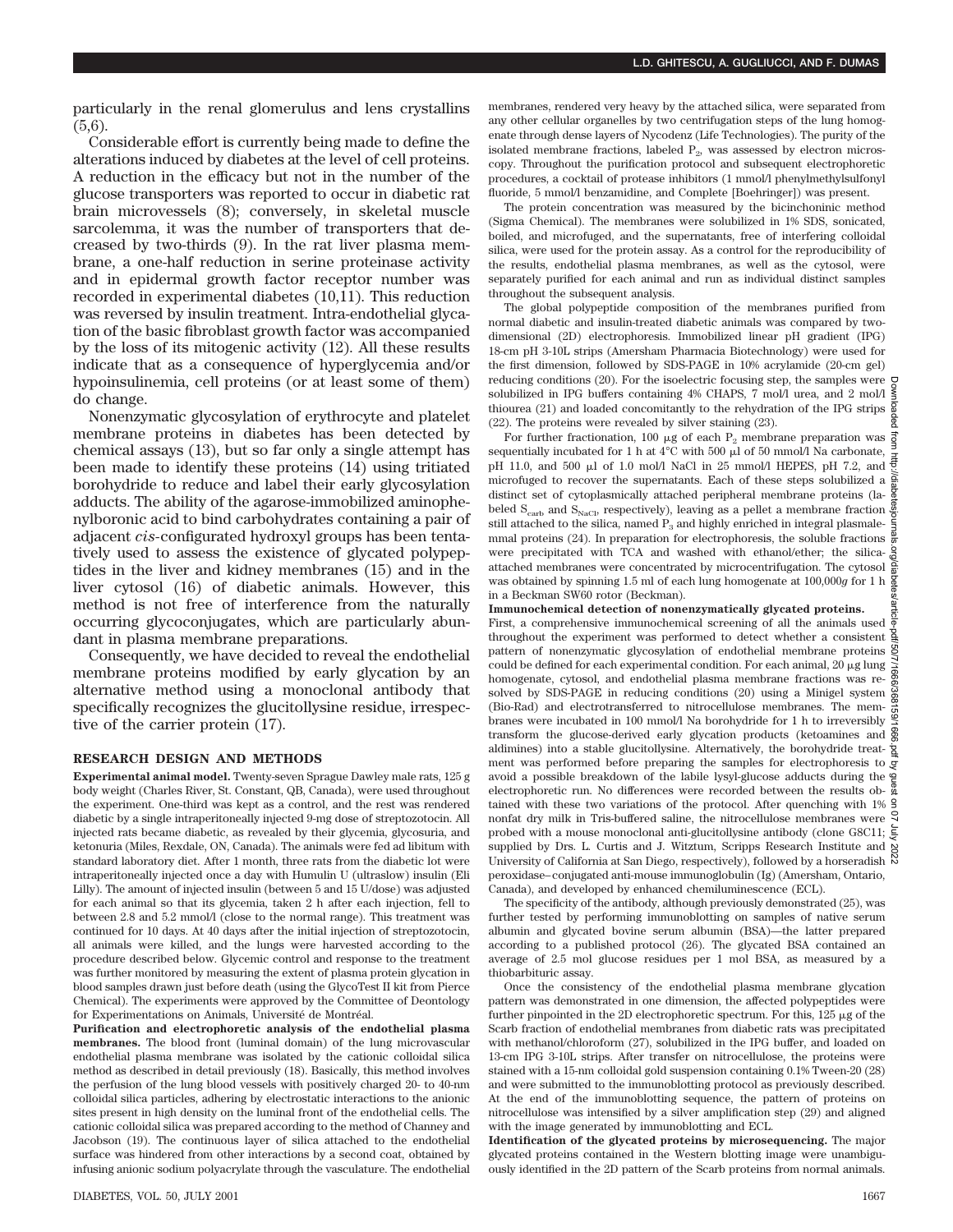This was possible because of the perfect reproducibility of the 2D electrophoretic spectra generated by the IPG technique and because no major qualitative differences were found between the 2D patterns of endothelial membranes from diabetic and normal rats.

For microsequencing, 1 mg Scarb proteins from the endothelial membranes of normoglycemic animals was resolved by 2D electrophoresis and transferred on ProBlott polyvinylidine fluoride (PVDF) membranes (Applied Biosystems, Foster City, CA) using a 3-(cyclohexylamino)-1-propanesulfonic acid buffer (30). Selected spots corresponding to major glycated proteins were cut and submitted to the automated Edman degradation to obtain the NH2-terminal amino acid sequences. This was performed on a 494-cLC-Procise HS sequencer using the general protocol of Hewick et al. (31). For proteins found to be  $NH<sub>2</sub>$ -terminally blocked, a protocol of digestion "in gel" and peptide separation were applied. Protein spots were cut out of the Coomassie Brilliant Blue R-250 lightly stained 2D gel, reduced with dithiothreitol, and alkylated with iodoacetamide before trypsin digestion (32,33). The enzyme used was the modified sequencing grade trypsin from Promega. The peptides were extracted from the gel and separated on a Brownlee HPLC microbore C18 column (OD-300, 7  $\mu$ m, 1  $\times$  50 mm) using an applied Biosystem 130A Separation System. Peptides were eluted at 150  $\mu$ l/min with the following gradient program: 0–40 min (0–80% solvent B) and 40–57 min (80–100% solvent B), with solvent A being  $0.1\%$  trifluoroacetic acid (TFA)/H<sub>2</sub>O and solvent B being 0.08% TFA in 70% acetonitrile/ $H_2O$ . The peptides were detected by their absorbance at 220 nm. Fractions were adsorbed on a TFA-treated glass fiber filter disk coated with 0.374 mg polybrene and 0.025 mg NaCl (Biobrene Plus; ABI) before analysis by Edman degradation as described previously. The sequence fragments found were compared with the primary structures of known proteins using the BLAST system (34).

**Immunochemical confirmation of the microsequencing data.** The identity of the main glycated species was further confirmed by performing sequential immunoblotting with relevant antibodies on the same nitrocellulose membrane carrying the spots of interest, resolved by 2D electrophoresis. Besides anti-glucitollysine, the following antibodies were used according to the previously described protocol: rabbit anti-β-actin (Sigma Aldrich Canada, Oakville, ON, Canada) and goat anti–annexins I and II (Santa Cruz Biotechnology, Santa Cruz, CA). The secondary antibodies conjugated to horseradish peroxidase were from Amersham Pharmacia Biotechnology (anti-mouse and anti-rabbit Ig) and Dako (Carpinteria, CA) (anti-goat Ig). The immunostaining was revealed by ECL, and between the incubations with different primary antibodies, the membranes were stripped in 0.1 mol/l HCl-glycine for 1 h. At the end, the gold staining was silver-amplified to facilitate the alignment of the immunoblots with the global spectrum of the proteins.

## **RESULTS**

The level of plasma protein glycation is generally taken as an assessment of the effect of the glycemic condition, averaged for periods up to 2 weeks. In our experimental setting, at the moment of death, glycated plasma proteins amounted to  $3.03 \pm 0.84\%$  ( $n = 3$ ) for the diabetic group vs.  $0.96 \pm 0.23\%$  in the control rats ( $P < 0.01$ ). In the third group, comprised of diabetic insulin-treated animals, the proportion of glycated plasma proteins fell to  $1.54 \pm 0.41\%$  $(P < 0.05$  vs. diabetic nontreated rats).

The positively charged colloidal silica particles that were perfused through the vasculature attached themselves to the luminal front of the endothelial cells only (Fig. 1*A*, black dots); they did not cross the endothelial barrier. Consequently, the plasma membrane fractions obtained by this technique were virtually free of contamination, purely endothelial, and lacked detectable endomembranes, as confirmed in the present work by the electron microscope examination (Fig. 1*B*) and, in previous articles, by enzyme and immunochemical assays (18,35).

This purity translates into a remarkably reproducible 2D electrophoretic pattern of the membranes (fraction  $P_2$ ) isolated from individual animals. A systematic comparison between normal and diabetic animals revealed that no major alterations were induced by diabetes in the global 2D electrophoretic pattern of lung endothelial plasma



**FIG. 1.** *A***: Rat lung perfused with cationic colloidal silica and Na polyacrylate. Note that silica particles decorate the luminal front of the endothelial cells only.** *B***: Purified lung endothelial plasma mem**branes (fraction P<sub>2</sub>). Note the lack of contaminants from other cellular compartments. A, alveolar space; CL, capillary lumen; Si, silica parti**cles. Bar equals 2.5 μm.** 

membrane proteins. An example of this is presented in Fig. 2.

By performing Western blotting with anti-glucitollysine  $\frac{8}{9}$ antibodies, we have searched for glycated proteins in the purified endothelial membranes of the diabetic animals.  $\frac{8}{3}$ The specificity of these antibodies for the reduced form of  $\frac{9}{2}$ glucose conjugated to the epsilon amino group of lysine  $\frac{3}{5}$ was demonstrated by an immunoblotting test in which  $\zeta$ only the glycated albumin, but not its native nonglycated  $\tilde{N}$ variant, is labeled (Fig. 3). A clear signal was elicited from only 0.37 fmol glucose bound to albumin and loaded on gel (glucose/BSA molar ratio  $= 2.5$ ). This gives a measure of the sensitivity with which glucitollysine was detected throughout this study.

In all diabetic animals examined, several  $P_2$  polypeptides (220, 74, 57, 42, 36, 34, and 22 kDa of apparent MW) were found to react with the antibody (Fig. 4, *lanes*  $D_{1-3}$ ), indicating that these membrane proteins are the target for the glucose attachment during the early phases of hyperglycemia. Insulin treatment in the diabetic animals completely abolished the glycation of the membrane proteins (Fig. 4, *lanes*  $T_{1-3}$ ) that was also absent in the membranes isolated from normoglycemic animals (Fig.  $4$ , *lanes*  $C_1$  and  $C_2$ ).

The glycated proteins found in the endothelial membrane of diabetic animals belong to the cell cortex namely the polypeptides electrostatically attached to the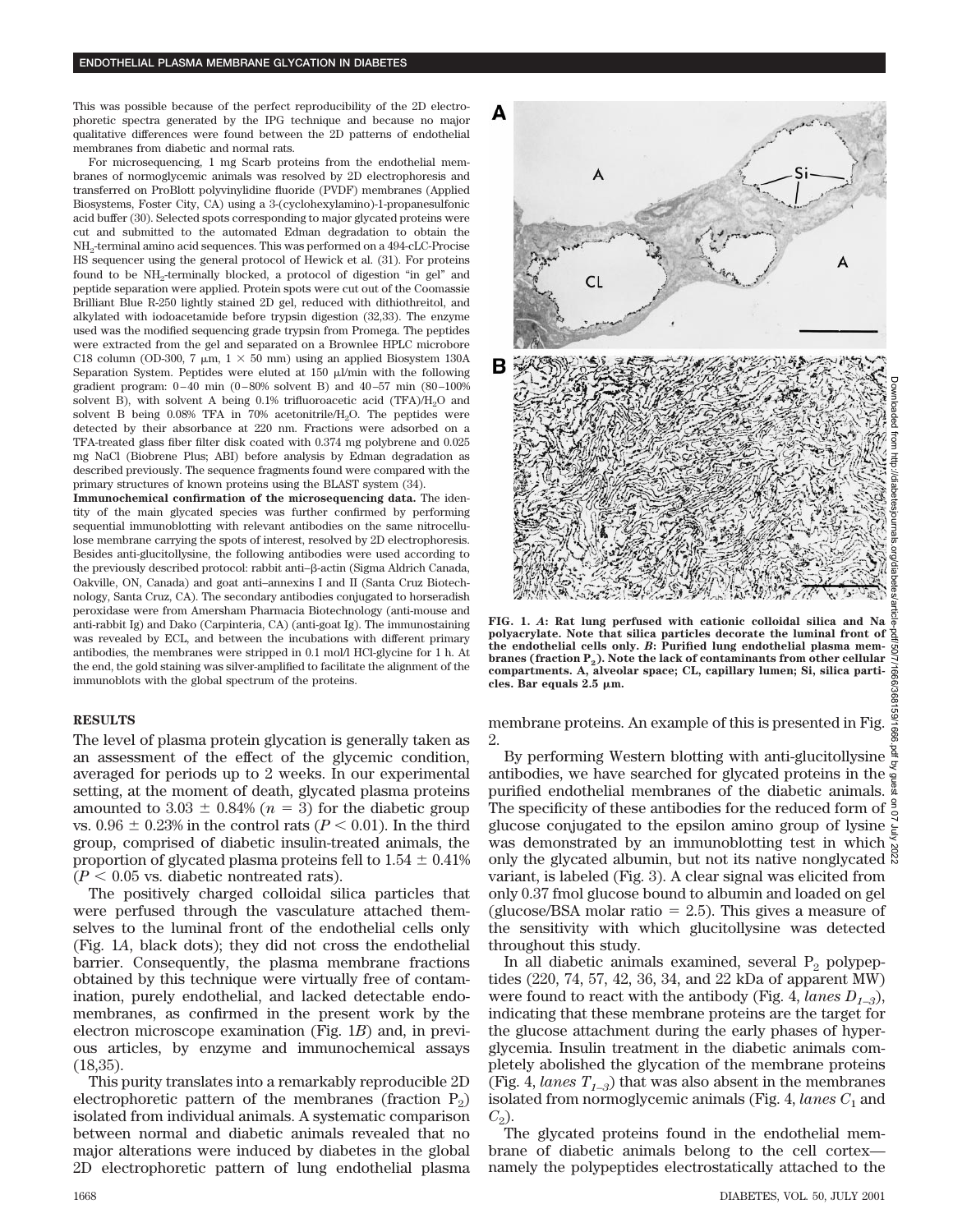

**FIG. 2. Comparative 2D electrophoretic profiles of the endothelial P2 membrane proteins (100** m**g/sample) purified from normal (***A***) and diabetic (***B***) rats. Molecular weight (MW) and pI standards (Bio-Rad kit) have been incorporated in the sample (\*, \*\*, \*\*\*) for alignment, comparison of the patterns, and MW/pI scale drawing.**

cytoplasmic face of the plasma membrane. They were virtually completely solubilized by the high pH conditions known to detach peripheral membrane proteins (Fig. 5). As previously shown (24), none of these carbonate-soluble proteins are labeled in situ by membrane impermeable tracers (sulfo-*N*-hydroxysuccinimidyl ester-biotin [sulfo-NHS-biotin]), a fact that demonstrates their localization on the internal cytoplasmic face of the plasmalemma. Surprisingly, no specific glycated species were observed among the intrinsic endothelial membrane polypeptides, except for the faint residues left by carbonate solubilization (Fig. 5, *lane*  $P_3$ ).

When the distribution of glycated proteins in diabetic rats was comparatively assessed in the whole lung homogenate, in the cytosolic fraction, and in the purified endothelial membranes (fraction  $P_2$ ), it was observed that the



**FIG. 3. Test for the specificity of anti-glucitollysine antibodies toward the glucose (gluc)-modified proteins. BSA (3** m**g) and decreasing** ШОШ **amounts of nonenzymatically glycated BSA (glucose/protein molar ratio of 2.5) were submitted to SDS-PAGE (***A***), transferred to nitrocellulose, and probed with the anti-glucitollysine antibodies (***B***). Only the protein containing glucitollysine was labeled.**

glucose-modified species in the cytosol and in the plasma membrane are distinct and complementary to each other in respect to the whole homogenate (Fig. 6).

Spreading the endothelial membrane proteins by  $2D\frac{5}{9}$ electrophoresis before the immunoblotting step revealed  $\frac{8}{8}$ that some of the major anti-glucitollysine–reactive bands previously recorded contain a relatively complex distribu- $\frac{5}{9}$ tion of proteins of similar apparent molecular weight (Fig. 7*A* and *B*). To facilitate the comparison of the traditional immunoblotting pattern with that generated by the 2D technique, samples of total Scarb proteins, either directly solubilized in Laemmli's buffer (Fig. 7*A*) or previously resolved by isoelectric focusing in IPG strips (Fig. 7*B*), were simultaneously run in the same 2D gel, transferred,



**FIG. 4. Nonenzymatically glycated proteins of the endothelial membranes (P2 fraction) purified from diabetic rats (***lanes D1–3***) revealed** by Western blotting with the anti-glucitollysine antibody:  $P_2$  protein **(20** m**g) per lane. Note the absence of glycated species in diabetic animals treated with insulin (***lanes T1–3***) as well as in the control** euglycemic rats (*lanes*  $C_1$  and  $C_2$ ).

DINWOO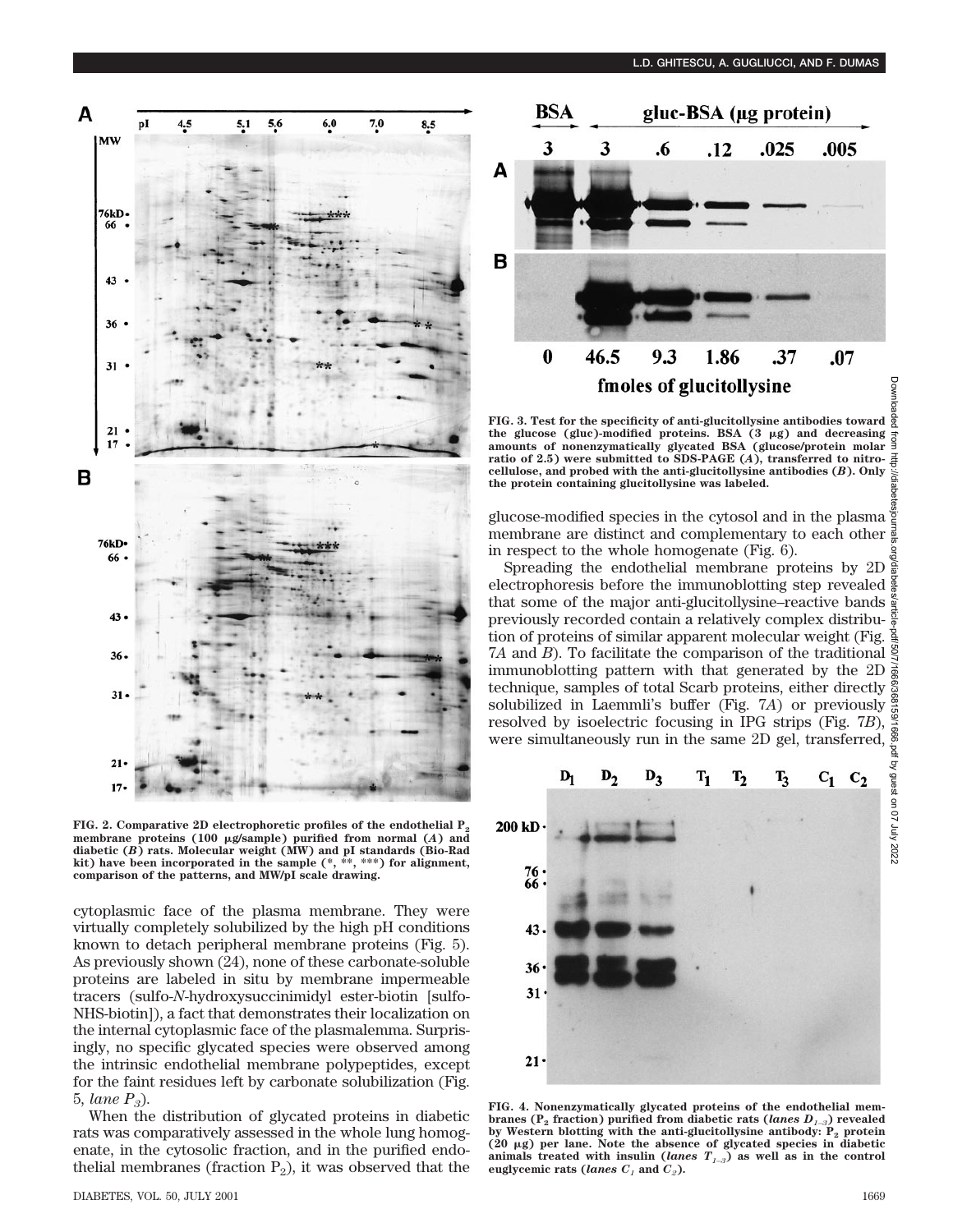

**FIG. 5. The glycated proteins of the endothelial membranes are peripheral proteins solubilized by the membrane treatment with a high pH** buffer. Forty micrograms of the endothelial membrane  $P_2$  fraction, of the proteins solubilized by Na carbonate (S<sub>C</sub>) and by 1 mol/l NaCl (S<sub>NaCl</sub>), and of the endothelial membrane stripped of the peripheral **proteins (fraction P3) were resolved by SDS-PAGE. Coomassie blue staining (***A***) and Western blotting with anti-glucitollysine (***B***) are shown.**

and probed together with the anti-glucitollysine antibody. The picture obtained demonstrates that the spectrum of glycated proteins revealed by SDS-PAGE/immunoblotting is reproduced without losses and further enriched in resolution by the 2D electrophoretic approach.

Several major glycated polypeptides, marked from 1 to 7 in Fig. 7*B*, were pinpointed in the Coomassie-stained PVDF transfers or in gel, cut out, and identified by microsequencing. The internal or  $NH<sub>2</sub>$ -terminal sequence fragments found for these proteins presented a high homology or were identical (Fig. 8) to those of the following known polypeptides: rat actin (protein 1) (36), rat annexin I (protein 2) (37), rat annexin II (protein 3) (38), annexin fragments (proteins 4 and 5) (37), the subunit p34 of the human actin-related protein (Arp2/3) complex (protein 6) (39), and human Ras suppressor protein (protein 7) (40). To further confirm the identity of the glycated species, two



MW Hom Cyt

A

**200kD** 116 97

## **Western blotting** anti-glucitollysine

в

Hom Cyt

 $P<sub>2</sub>$ 

 $P<sub>2</sub>$ 

**FIG. 6. Forty micrograms of protein/lane of homogenate (Hom), cytosol (Cyt), and endothelial plasmalemma (P2) of diabetic untreated animals were separated by SDS-PAGE. Coomassie blue staining (***A***) and Western blotting with glucitollysine (***B***) are shown. Note that in respect to the homogenate, the cytosolic and plasma membrane glycated proteins exhibit complementary but clearly distinct patterns.**

segments of a nitrocellulose membrane carrying the whole 2D spectrum of endothelial Scarb proteins of a diabetic  $\frac{3}{8}$ animal were cut as outlined in Fig. 7 and stained with  $\frac{3}{4}$ colloidal gold. The two membrane fragments were incubated sequentially with anti-glucitollysine antibodies and anti–b-actin (Fig. 7*C*) or anti-glucitollysine, anti–annexin II, and anti–annexin I (Fig. 7*D*), with membrane stripping in between. The perfect alignment of the spots positive for these antibodies validated the identities of the glycated  $\frac{8}{9}$ proteins established by microsequencing. Moreover, it  $\frac{8}{3}$ allowed us to conclude that three more spots, positive for  $\frac{9}{4}$ glucitolly sine, located on the acidic side of proteins 2 and  $\frac{5}{6}$ 3 and previously unchecked by their amino acid sequence, 3 and previously unchecked by then there are  $\frac{1}{2}$  were also fragments of annexins I and II, respectively (Figs. 7*B* and *D*).

## **DISCUSSION**

The first step of this study addresses the question of whether diabetes induces major alterations in the spectrum of endothelial membrane proteins. Because the nuclear factor  $\kappa$ B, a factor that plays a pivotal role in early gene responses, was shown to be activated by hyperglycemia in cultured endothelial cells (41), we expect that the endothelial cells from diabetic animals might express new proteins at their surface. As illustrated in Fig. 2, at least during the early phases of streptozotocin-induced diabetes, the spectrum of the proteins making the endothelial surface does not change significantly. However, it must be stressed that the simple comparison of silver-stained gels, although entirely adequate for revealing qualitative differences, has limitations in assessing quantitative variations, particularly for the low-abundance proteins. In fact, the literature contains several reports regarding quantitative variations in the expression of certain endothelial mem-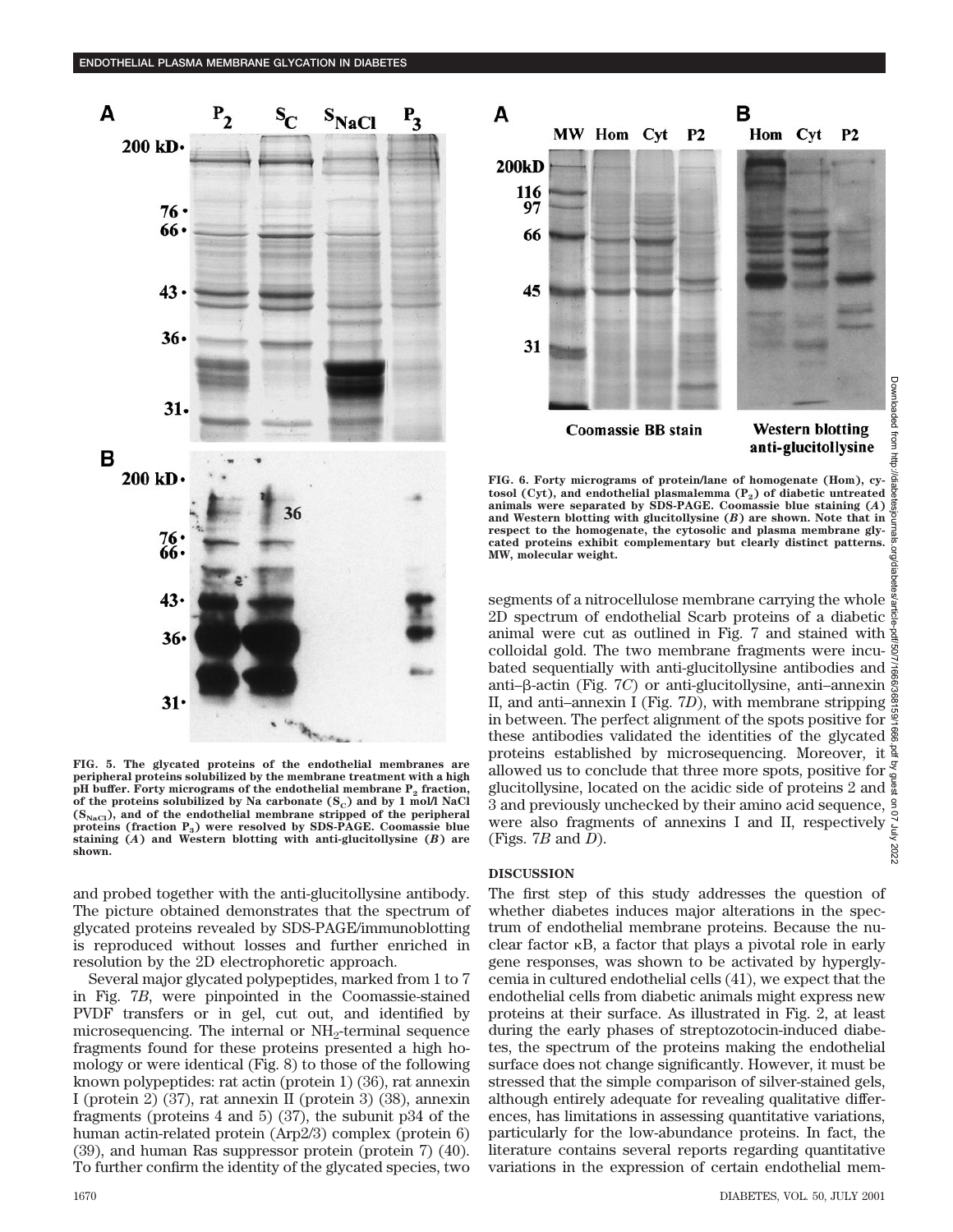

FIG. 7. A total of 200 µg of S<sub>carb</sub> proteins from a diabetic rat, previously resolved by isoelectric focusing (*B*), were loaded on the same 2D<br>SDS-PAGE gel (*B*) with another 50-µg S<sub>carb</sub> solubilized directly in Laemml glucitollysine-positive spots subsequently submitted to identification by microsequencing. From a similar NC membrane, areas of interest were<br>cut, stained with colloidal gold, and sequentially probed with antibodies in th anti-glucitollysine, anti-annexin II, and anti-annexin I (*D*), respectively. Note the identity of the position of the proteins identified by  $\frac{8}{9}$ **microsequencing and by immunoblotting with the corresponding antibodies. MW, molecular weight.**

brane proteins. Elevated expression of the cell adhesion molecules intracellular adhesion molecule-1 and P-selectin (42) and the endothelin A receptor (43) was recorded in endothelia from diabetic animals. It was also suggested that in diabetes, the activity of the endothelial  $Ca^{2+}$ dependent protein kinase C is increased (44)—a fact believed to imply the enzyme translocation from the cytosol to the plasma membrane.

A second aspect explored in this study regards the possibility that several of the endothelial membrane polypeptides might be covalently modified by glucose during an early phase of hyperglycemia and that these modifications alter the endothelial membrane functions. The glycated proteins were detected by immunoblotting with anti-glucitollysine antibodies. No significant glycation of total lung or endothelial plasmalemmal proteins was noticed in normoglycemic animals. On the contrary, in diabetic rats, clear and reproducible patterns of protein glucose adducts were revealed (Fig. 4). Some of these were traced in the purified endothelial plasma membrane fraction  $(P_2)$  only but not in the cytosol, recommending them as specific plasmalemmal polypeptides (Fig. 6). Decreasing glucose concentration in the blood by insulin

treatment was very efficient in canceling nonenzymatic  $\frac{3}{4}$ glycosylation (Fig. 4)—a fact that could be explained by the turnover of these proteins  $\left($  < 10 days, the duration of insulin treatment).

All the glycated proteins detected in the  $P_2$  fractions  $\frac{8}{3}$ from diabetic animals were solubilized by buffers of high pH (Fig. 5). This places them in the category of peripheral membrane proteins, which accommodates factors of the membrane signal transduction machinery as well as the elements of the cortical actin cytoskeleton. The identification by microsequencing of seven of the major glycated polypeptides (Fig. 8) has shown that all of these are or are believed to be related to the organization of the cortical cytoskeleton. Actin constitutes the very building blocks of this peri-plasmalemmal network. Annexin I is a calciumdependent phospholipid binding protein known to interact with actin and profilin (45) and is considered an active player in the regulation of membrane-cytoskeleton interactions. We do not yet know whether the two fragments of annexin I found among the glycated species (proteins 4 and 5) and beginning at residues 24 and 28, respectively, are functionally significant or just artifacts produced despite the continuous presence of protease inhibitors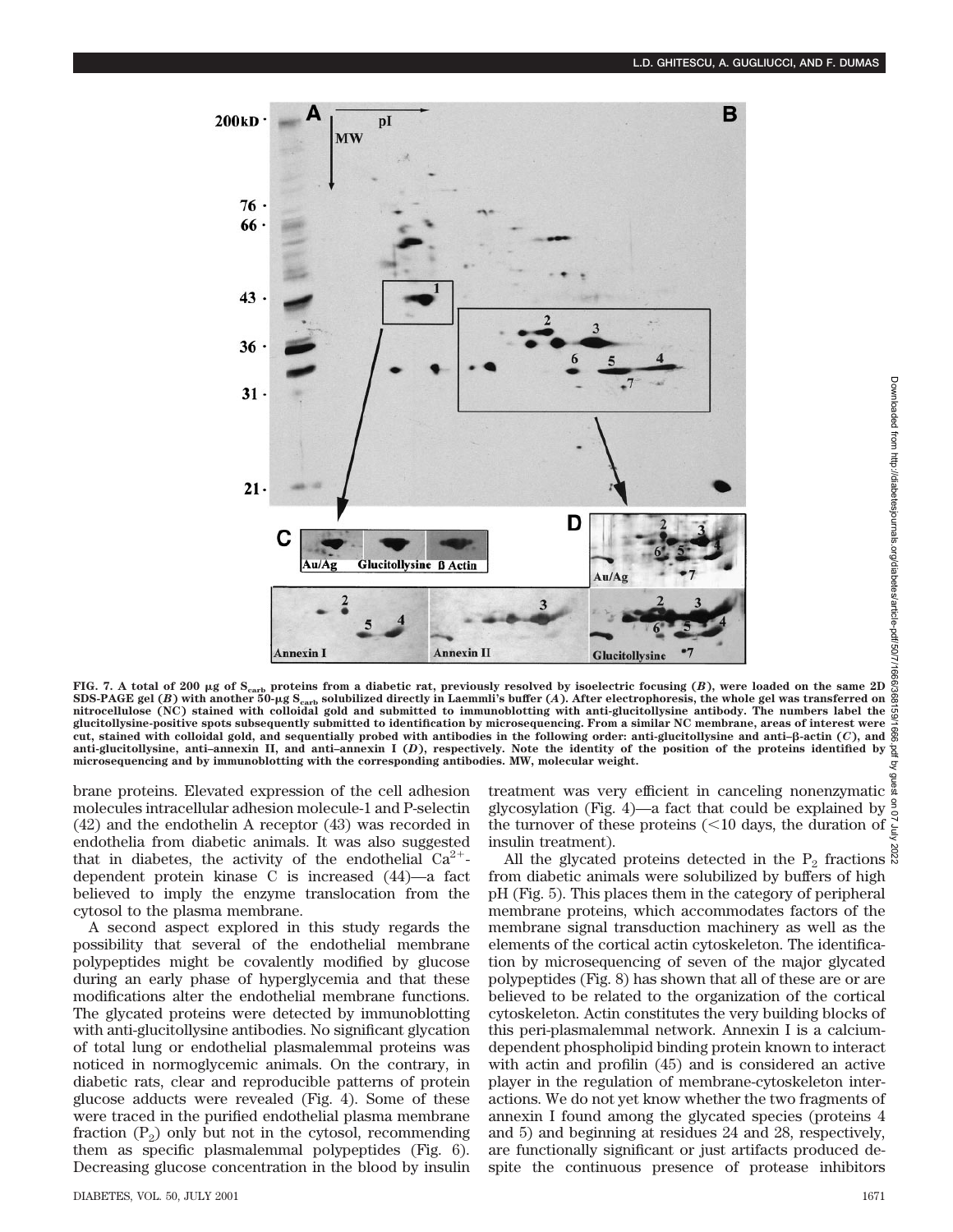| OV I YODENIIIIII I I VAIQAYLOLNILIENO I IFOIN | <b>DIVIGELIEU.IV</b>  |
|-----------------------------------------------|-----------------------|
| 112                                           |                       |
| KTPAQFDADELRAAM                               | rat annexin I         |
| TPAOFDADELRAAM                                | protein no.2 $\delta$ |
| 103<br>133<br>294                             |                       |
| STVHEILCKLSLEGKTPAQYDASELKRTNQELQEIMRRSEVDMLK | rat annexin II        |
| STVHEIL KLSLEGTPAOYDASELKTNOELOEI RSEV MLK    | protein no.3 $**\$    |
| 24                                            |                       |
| VKSYKGGPGSAV                                  | rat annexin I         |
| VKSYKGGPGSAV                                  | protein no.4 $**$     |
| 28                                            |                       |
| KGGPGSAV                                      | rat annexin I.        |
| <b>KGGPGSAV</b>                               | protein no.5 $**$     |
|                                               |                       |
| MILLEVNNRIIEETL                               | p34 subunit of Arp2/3 |
| MILLEVNNRIIEETL                               | protein no.6 **       |
| 165<br>174<br>86<br>243                       |                       |
| KLKHLNLGMNRRDNDLISKEIGELTGLK KYLYGRH          | $rsp-1$               |
| HLN<br>MNRDNDLISEIGELTOLKYLYGRH               | protein no.7 $\delta$ |
|                                               |                       |

 $46$ 84 134 192 307 .MGQKDSYVGD...MEKIWHHTFY...MYVAIQAVLSL....MKILTERGY...MYPGIADR..... actin  $\Omega$ **VVGD**  $EV$ **LILITEV VUAIOAVI CI** VII TEDCV  $rac{1}{2}$ manatalan

> **FIG. 8. Matching of the sequence fragments found for the glycated proteins with primary structures of known proteins found in databases. Rat annexin II and the p34 subunit of the Arp2/complex** were identified by NH<sub>2</sub>-terminal microsequencing.<br>The others, which were NH<sub>2</sub>-terminally blocked, **The others, which were NH2-terminally blocked, were digested with trypsin, except protein 1, which was fragmented by cyanogen bromide (\*). All sequences beginning after K, R (trypsin cutting site),** or M (CNBr cut) are internal sequences (§). The others represent NH<sub>2</sub>-terminal sequences (\*\*).

throughout the experimental procedures. Annexin II, a third major glycated polypeptide, belongs to the same family of  $Ca^{2+}$ -, phospholipid-, and actin-binding proteins and has been shown to localize to detergent-resistant cholesterol-rich membrane microdomains, currently equated to the caveolae (46). It is considered to be implicated in the regulation of the vesicular traffic (47). Along with these major glycated species in the lung endothelial plasma membrane, two other proteins, which are significantly less abundant, have been identified as targets for nonenzymatic glycosylation. The actin-related protein (Arp2/3) complex is recognized as a multifunctional actin organizer. It caps the pointed end of actin filaments and provides nucleation sites for actin polymerization (48). The Arp2/3 complex contains seven subunits, and one of these, p34-Arc, was found to be glycated (protein 5). Finally, a relatively novel peptide, Ras suppressor protein-1 (rsp-1), was also identified as carrying glucitollysine residues (protein 7). Although relatively little is known about the functional relationships of this molecule within the cell, rsp-1 is highly homologous to a *Drosophila* fli-1 gene product possessing a gelsolin-like domain (48). It has been suggested that rsp-1 modulates Ras signal transduction (49), and this can be, at least speculatively, related to the fact that Ras proteins are implicated in the regulation of the actin cytoskeleton.

Glucitollysine represents a marker for only the first stage of a continuous process. Before being removed through protein turnover, the intracellular Amadori products can evolve into AGEs—some of them intermediates and others genuine end products. AGEs are known to exert deleterious effects on proteins by altering their charge and therefore their conformation, by promoting free radical–mediated oxidation leading to molecular fragmentation or blocking of metal-associated enzymes, and by forming irreversible intra- and intermolecular crosslinks. AGE content increases dramatically in endothelial cells after only 1 week of growth in hyperglycemic conditions (12). The rapidity of this process was attributed to the involvement of glycolytic intermediates, which are significantly more reactive than glucose. Although AGEs could be formed through pathways that do not involve Amadori products (50,51), it has been shown that the latter are the most significant precursor of AGEs in vivo (52). It is therefore plausible to infer that the glycated membrane  $_{\frac{3}{2}}$ proteins detected with anti-glucitollysine antibodies during the early stage of diabetes also contain intermediate  $\frac{5}{3}$ and late glycation products. At least at this stage, they do  $\frac{3}{8}$ not seem to contain extensive intermolecular cross-links, as suggested by the lack of shifts toward the high molecular weight of actin or annexin I– and annexin II–positive bands. The disappearance of the immunocytochemical  $\frac{3}{5}$ signal for glucitollysine in diabetic rats treated for 10 days with insulin might be interpreted as the result of the  $\frac{8}{3}$ protein turnover as well as the effect of the gradual  $\frac{3}{8}$ evolution of these toward AGEs at the expense of early  $\frac{3}{2}$ glycation products. Downloaded from http://diabetesjournals.org/diabetes/article-pdf/50/7/1666/368159/1666.pdf by guest on 07 July 2022

The picture emerging from our data is that the proteins involved in the organization of the cortical actin cytoskeleton represent the preferential target for nonenzymatic glycosylation in early diabetes. The link between this finding and the reported decrease in the plasma membrane fluidity of several cell types in diabetes (53,54) appears  $\frac{8}{5}$ logical, particularly in light of the fact that the diabetesinduced rigidity of plasmalemma could not be explained  $\frac{8}{4}$ by meaningful modifications of its lipid composition (13).  $\frac{9}{5}$ Membrane fluidity is very important in the physiology of  $\epsilon$ endothelial cells, as it modulates the sensitivity of the  $\tilde{\ge}$ stretch-activated ion channels in mechanotransduction  $\frac{8}{5}$ and controls the mechanism of nitric oxide synthase activation by the shear stress. An alternative hypothetical mechanism might be drawn from the colocalization of actin, annexin II, and nitric oxide synthase at the caveolar microdomains of the endothelial plasma membrane. Amadori products (in this case from actin and annexin) can release superoxide anion (55), which in turn can generate other highly reactive free radicals that are able to induce protein fragmentation and lipid peroxidation in the proximity of their site of genesis. Moreover, superoxide anion as well as actin- and annexin II–based AGEs could quench nitric oxide directly. We therefore advance the idea that in hyperglycemic conditions, the glycation of the actin cytoskeleton associated with the endothelial plasma membrane might be responsible for the diabetes-induced impairment of the endothelial cell's ability to regulate vascular tone.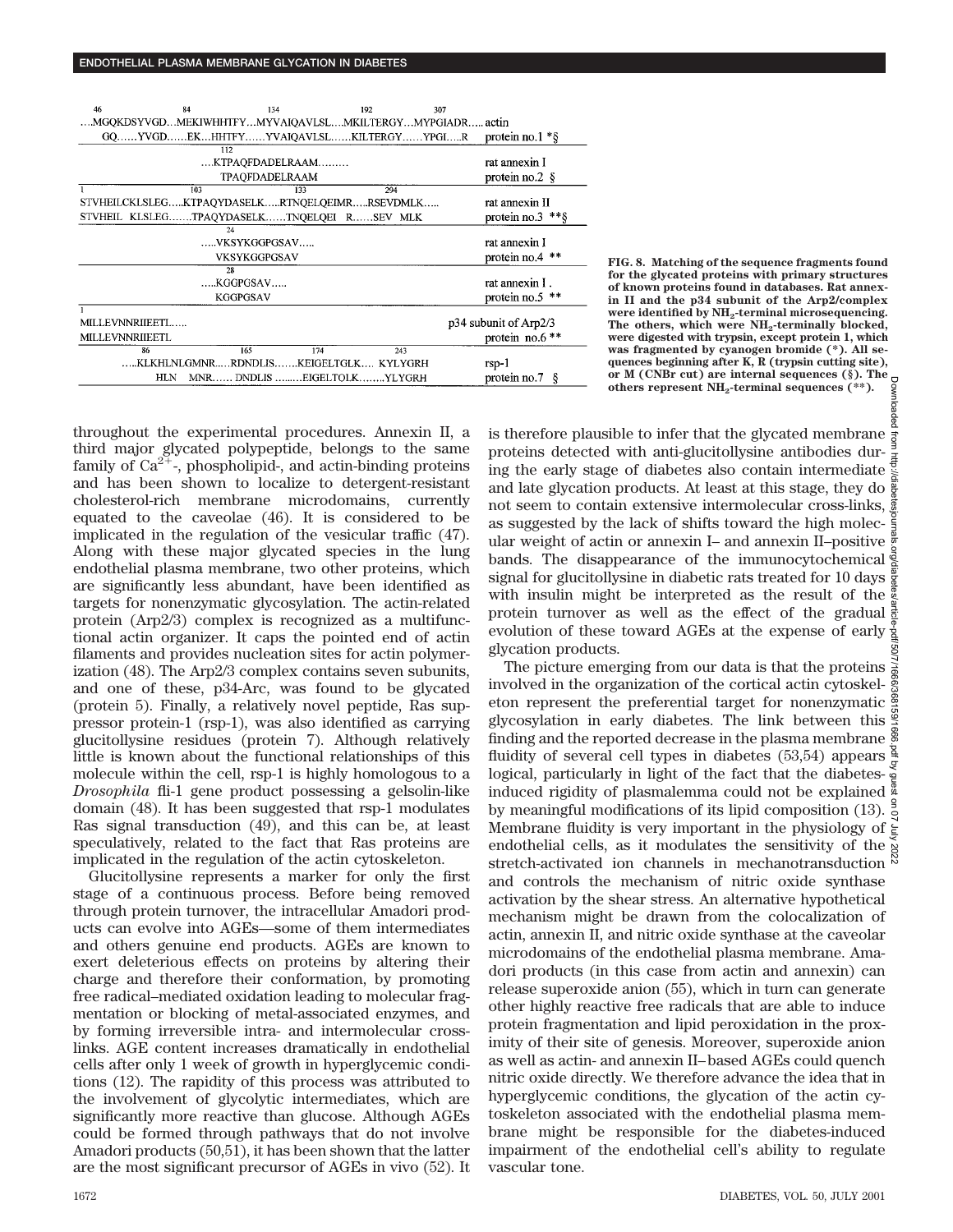## **ACKNOWLEDGMENTS**

This work was supported by the Natural Science and Engineering Research Council of Canada and Association Diabète Québec grants to L.D.G.

The excellent technical help of Rozica Bolovan, Diane Gingras, and Jean Leveillé is gratefully acknowledged. The anti-glucitollysine antibody was supplied by Drs. Linda Curtis (Scripps Research Institute, La Jolla, CA) and Joseph Witztum (University of California at San Diego). We also thank Dr. Moise Bendayan (Université de Montréal) for his encouragement and for critically reading the manuscript.

#### **REFERENCES**

- 1. Ruderman N, Williamson J, Brownlee M: Glucose and diabetic vascular disease. *FASEB J* 6:2905–2914, 1992
- 2. Robbins SL, Kumar W: Genetic diseases. In *Basic Pathology.* Manke D, Ed. Philadelphia, W.B. Saunders, 1987, p. 84–128
- 3. Crofford O: Diabetes control and complications*. Annu Rev Med* 46:267– 279, 1995
- 4. King GL, Shiba T, Oliver J, Inoguchi T, Bursell S-E: Cellular and molecular abnormalities in the vascular endothelium in diabetes mellitus. *Annu Rev Med* 45:179–188, 1994
- 5. Brownlee M: Glycation and diabetic complications*. Diabetes* 43:836–841, 1994
- 6. Monnier V, Sell D, Ramanakoppa H, Nagara J, Miyata S, Grandhee S, Odetti P, Ibrahim SA: Maillard reaction-mediated molecular damage to extracellular matrix and other tissue proteins in diabetes, aging and uremia*. Diabetes* 41 (Suppl. 2):36–41, 1992
- 7. Cohen MP: Pathophysiological significance: circulating proteins. In *Diabetes and Protein Glycation: Clinical and Pathophysiologic Relevance*. Philadelphia, J.C. Press, 1996, p. 107–144
- 8. Mooradian AD, Morin AM: Brain uptake of glucose in diabetes mellitus: the role of glucose transporters*. Am J Med Sci* 301:173–177, 1991
- 9. Ramlal T, Rastogi S, Vranic M, Klip A: Decrease in glucose transporter number in skeletal muscle of mildly diabetic (streptozotocin-treated) rats. *Endocrinology* 125:890–897, 1991
- 10. Guenet L, Gueble-Val F, Prodhomme C, Leray G, Jouanolle AM, Le Treut A: Pathophysiological variations in the rat liver plasma membrane serine proteinase activity. *Enzyme* 42:121–128, 1989
- 11. Kashimata M, Hiramatsu M, Minami N: Effect of streptozotocin-induced diabetes on epidermal growth factor receptor in rat liver plasma membrane*. Biochim Biophys Acta* 923:496–500, 1987
- 12. Giardino I, Edelstein D, Brownlee M: Nonenzymatic glycosylation in vitro and in bovine endothelial cells alters basic fibroblast growth factor activity: a model for intracellular glycosylation in diabetes. *J Clin Invest* 94:110–117, 1994
- 13. Winocour PD, Watala C, Kinglough-Rathbone RL: Membrane fluidity is related to the extent of glycation of proteins, but not to alterations in the cholesterol to phospholipid molar ratio in isolated platelet membranes from diabetic and control subjects*. Thromb Haemost* 67:567–571, 1992
- 14. Cohen I, Burk D, Fullerton RJ, Veis A, Green D: Nonenzymatic glycation of human blood platelet proteins. *Thromb Res* 55:341–349, 1989
- 15. Cefalu WT, Wang ZQ, Bell-Farrow A, Ralapati S: Liver and kidney tissue membranes as tissue markers for nonenzymatic glycosylation. *Diabetes* 40:902–907, 1991
- 16. Gugliucci A, Allard M-F: Glycation of hepatocyte cytosolic proteins in streptozotocin-induced diabetic rats. *Biochem Biophys Res Commun* 229:952–958, 1996
- 17. Curtiss LK, Witztum J: A novel method for generating region specific monoclonal antibodies to modified proteins*. J Clin Invest* 72:1247–1438, 1983
- 18. Jacobson BS, Schnitzer JE, McCaffery M, Palade GE: Isolation and partial characterization of the luminal plasmalemma of microvascular endothelium from rat lungs. *Eur J Cell Biol* 58:296–306, 1992
- 19. Channey LK, Jacobson BS: Coating cells with colloidal silica for high yield isolation of plasma membrane sheets and identification of transmembrane proteins. *J Biol Chem* 258:10062–10072, 1983
- 20. Laemmli UK: Cleavage of structural proteins during the assembly of the head of bacteriophage T4. *Nature* 227:680–685, 1970
- 21. Rabilloud T: Use of thiourea to increase the solubility of membrane proteins in two-dimensional electrophoresis. *Electrophoresis* 19:758–760, 1998
- 22. Pasquali C, Fialka I, Huber LA: Preparative two-dimensional gel electrophoresis of membrane proteins. *Electrophoresis* 18:2573–2581, 1997
- 23. Rabilloud T, Brodard V, Peltre G, Righetti PG, Ettori C: Modified silver staining for immobilized pH gradients*. Electrophoresis* 13:264–266, 1992
- 24. Ghitescu L, Jacobson BS, Crine P: Antibodies specific to the plasma membrane of rat lung microvascular endothelium*. Exp Cell Res* 232:47–55, 1997
- 25. Kelly SB, Olerud JE, Witztum JL, Curtiss LK, Gown AM, Odland GF: A method for localizing early products of nonenzymatic glycosylation in fixed tissue. *J Invest Dermatol* 93:327–331, 1989
- 26. Londono I, Ghitescu L, Bendayan M: Glomerular handling of circulating glycated albumin in the normal mouse kidney. *Am J Physiol* 268:F913– F921, 1995
- 27. Wessel D, Flügge UI: A method for the quantitative recovery of proteins in dilute solution in the presence of detergents and lipids. *Anal Biochem* 138:141–143, 1984
- 28. Moeremans M, Daneels G, DeMey J: Sensitive colloidal metal (gold or silver) staining of protein blots on nitrocellulose membranes*. Anal Biochem* 145:315–321, 1985
- 29. Roth J: Postembedding labeling on Lowicryl K4M tissue sections: detection and modification of cellular components. In *Methods in Cell Biology.* Vol. 31. Part A, Tartakoff AM, Eds. New York, Academic Press, 1989, p. 513–551
- 30. Matsudaira P: Sequence from picomole quantities of proteins electroblotted onto polyvinylidene difluoride membrane. *J Biol Chem* 262:10035– 10038, 1987
- 31. Hewick RM, Hunkapiller MW, Hood LE, Dreyer WS: A gas-liquid solid  $\frac{5}{5}$ phase peptide and protein sequenator. *J Biol Chem* 256:7990–7997, 1981
- 32. William KR, LoPresti M, Stone K: Internal protein sequencing of SDS-PAGE-separated proteins: optimization of an in gel digest protocol. In  $\frac{9}{6}$ *Techniques VII.* Marshak D, Ed. San Diego, CA, Academic Press, 1997, p. 79–90
- 33. Williams K, Hellman U, Kobayashi R, Lane W, Mische S, Speicher D: Internal protein sequencing of SDS-PAGE separated proteins: a collaborative ABRF study. In *Techniques VII.* Marshak D, Ed. San Diego, CA, Academic Press, 1997 p. 99–109
- 34. Altschul SF, Gish W, Miller W, Myers EW, Lipman DJ: Basic local alignment search tool*. J Mol Biol* 215:403–410, 1990
- 35. Beaulieu E, Demeule M, Ghitescu L, Beliveau R: P-glycoprotein is strongly Example 2. Demeule M, Ghitescu L, Beliveau R: P-glycoprotein is strongly  $\frac{a}{s}$  expressed in the luminal membranes of the endothelium of blood vessels  $\frac{a}{s}$ in the brain. *Biochem J* 326:539–544, 1997
- 36. McHugh KM, Lessard JL: The nucleotide sequence of a rat vascular smooth muscle alpha actin cDNA. *Nucleic Acid Res* 16:4167, 1988
- 37. Tamaki M, Nakamura E, Nishikubo C, Sakata T, Shin M, Teraoka H: Rat lipocortin I cDNA. *Nucleic Acids Res* 15:7637, 1987
- 38. Okaki T, Sakiyama S: Molecular cloning of rat calpactin I heavy-chain cDNA whose expression is induced in v-src-transformed rat culture cell  $\frac{a}{g}$ lines. *Oncogene* 8:1707–1710, 1993
- 39. Welch MD, DePace AH, Verma S, Iwamatsu A, Mitchison TJ: The human  $\frac{a}{5}$ Arp2/3 complex is composed of evolutionarily conserved subunits and is localized to cellular regions of dynamic actin filament assembly. *J Cell Biol* 138:375–384, 1997 Downloaded from http://diabetesjournals.org/diabetes/article-pdf/50/7/1666/368159/1666.pdf by guest on 07 July 2022
- 40. Cutler ML, Bassin RH, Zanoni L, Talbot N: Isolation of rsp-1, a novel cDNA capable of suppressing v-RAS transformation*. Mol Cell Biol* 12:3750–3756, 1992
- 41. Piepper GM, Riaz-ul-Haq: Activation of nuclear factor kappa B in cultured endothelial cells by increased glucose concentration: prevention by calphostin C*. J Cardiovasc Pharmacol* 30:528–532, 1997
- 42. McLeod DS, Lefer DJ, Merges C, Lutty GA: Enhanced expression of intercellular adhesion molecule-1 and P-selectin in the diabetic human retina and choroid. *Am J Pathol* 147:642–653, 1995
- 43. Bell CR, Sullinvan ME, Dashwood MR, Muddle JR, Morgan RJ: The density and distribution of endothelin 1 and endothelin receptor subtypes in normal and diabetic rat corpus cavernosum. *Br J Urol* 76:203–307, 1995
- 44. Inoguchi T, Battan R, Handler E, Sportsman JR, Heath W, King GL: Preferential elevation of protein kinase C isoform  $\beta$ II and diacylglycerol levels in the aorta and heart of diabetic rats: differential reversibility to glycemic control by islet transplantation*. Proc Natl Acad SciUSA* 89:11059–11063, 1992
- 45. Alvarez-Martinez MT, Porte F, Liautard JP, Sri Widada J: Effects of profilin-annexin I association on some properties of both profilin and annexin I: modification of the inhibitory activity of profilin on actin polymerization and inhibition of the self-association of annexin I and its interactions with liposomes. *Biochim Biophys Acta* 1339:331–340, 1997
- 46. Oliferenko S, Paiha K, Harder T, Gerke V, Schwarzler C, Schwarz H, Beug H, Gunthert U, Huber LA: Analysis of C44-containing lipid rafts: recruit-